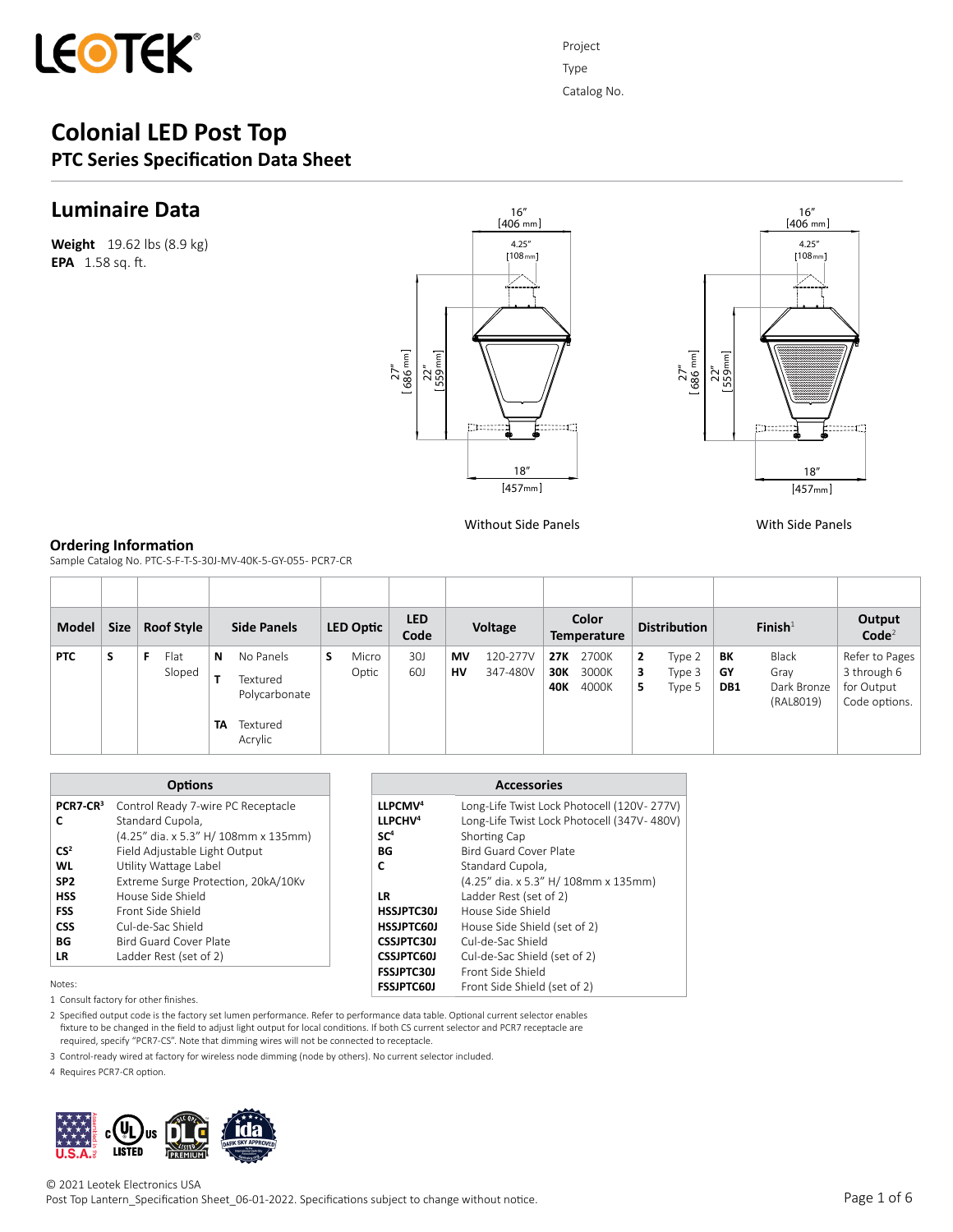## **Luminaire Specifications**

### **Housing**

Die cast aluminum housing with universal slip fitter accomodates pole diameters from 2-3/8" to 3". Aluminum housing provides passive heat-sinking of the LEDs and has upper surfaces that shed precipitation. Mounting provisions meet 3G vibration per ANSI C136.31-2010 Normal Application, Bridge & Overpass by independent lab. All wiring and electrical enclosure hardware is tool-less, captive, and stainless steel.

## **Light Emitting Diodes**

LEDs produce minimum 90% of initial intensity at 60,000 hours hours of life per IES recommended lumen maintenance life projection based on 6 times the duration of the collected LM-80 data. For details on IESNA Position on LED Product Lifetime Prediction, refer to PS-10-18. LEDs have correlated color temperature of 2700K (27K), 3000K (30K), 4000K (40K) and 70 CRI minimum. LEDs are ROHS compliant, 100% mercury and lead free.

## **Optional Field Adjustable Light Output (CS)**

LED lumen output can be changed in the field to adjust light output for local conditions using the current selector in the luminaire for continuous dimming. Range of continuous dimming is above 10%. Field adjustable range shown in performance data table. If both CS current selector and PCR7 receptacle are required, specify "PCR7-CS". Note that dimming wires will not be connected to receptacle.

## **Quality Control**

Every luminaire is performance tested before and after a 2-hour burn-in period. Assembled in the USA.

## **Optical Systems**

Micro-lens optical systems produce Type 2, Type 3, or Type 5 distributions and are fully sealed to maintain an IP66 rating. Luminaire produces 0% total lumens above 90° (BUG Rating, U=0 without side panels). UV stabilized polycarbonate textured side panels (side panel version) Field-installable accessory shields available.

## **Electrical**

Rated life of electrical components is 100,000 hours. Uses isolated power supply that is 1-10V dimmable. Power supply is wired with quick-disconnect terminals. EMC meets or exceeds FCC CFR Part 15. Terminal block accommodates 6 to 14 gauge wire. Standard surge protection, 10kV/5kA, complies with IEEE/ANSI C62.41 Category C High and ANSI C136.2-2015, 3-part test.

### **Power Supply**

IP66 rated power supply with high power factor of > 90%. Auto sensing universal AC input from 120 to 277VAC (MV model) and 347 to 480VAC (HV mode) rated for both line to line and line to neutral applications. Maximum THD rating of 20%. Class 1 or Class 2. Built-in overheating protection mechanism will reduce drive current to LEDs and electrical components if the driver experiences unusual internal overheating situation. Built-in short circuit, voltage overload, and current overload protection with automatic recovery after correction.

## **Controls**

ANSI C136.41 7-wire PCR7-CR photocontrol receptacle is optional. Dimming leads factorywired to the receptacle for control ready luminaire. Receptacle has tool-less rotatable base. Wireless control module provided by others. If PCR7-CS is specified, dimming wires are not wired to photocell receptacle

### **Finish**

Housing receives a durable, fade-resistant polyester powder coat finish with 3.0 mil nominal thickness. Standard finish tested to withstand 1000 hours in salt spray exposure per ASTM B117. Finish meets ASTM D1654. Finish tested 500 hours in UV exposure per ASTM G154 and meets ASTM D523 gloss retention.

### **Listings/Ratings/Labels**

Luminaires are UL listed for use in wet locations in the United States and Canada. All electronic components inside of the luminaire are NRTL damp location rated per ANSI 136.37-2011 Ingress Protection standard. For International Dark Sky (IDA) certification, the No Side Panel option and 3000k or warmer LEDs must be selected. Assembled in the U.S.A

### **Photometry**

Luminaires photometrics are tested by certified independent testing laboratories in accordance with IES testing procedures. Reports available upon request.

## **Warranty**

5-year limited warranty is standard on luminaire and components. See Leotek.com for warranty details.

## **Vandal Resistant Housing**

Housing and LED engine optics rated to IK10.

## **Certification and Compliance**

Luminaire complies with: ANSI: C136.2, C136.3, C136.10, C136.13, C136.15, C136.22, C136.31, C136.35, C136.37, C136.41, C62.41, C78.377, C82.77 Other: FCC 47 CFR, IEC 60598, ROHS II, UL 1449, UL 1598

## **Color Specifications**

| <b>Order Code</b> | Color        | <b>RAL#</b> | Pantone<br><b>Equivalent</b> |  |
|-------------------|--------------|-------------|------------------------------|--|
| GY                | Gray         | 7040        | 429C                         |  |
| BК                | <b>Black</b> | 9004        | 426C                         |  |
| DB <sub>1</sub>   | Dark Bronze  | 8019        | 412C                         |  |

## **Lumen Maintenance per IES TM21-11 Calculation**

| <b>Model Number</b> | 60,000 Hours* | 80,000 Hours | 100,000 Hours |  |
|---------------------|---------------|--------------|---------------|--|
| 30J                 | $>99\%$       | >98%         | >98%          |  |
| 60J                 | >98%          | >98%         | >97%          |  |

\*Calculation based on IES position statement on Lumen Maintenance Life Projections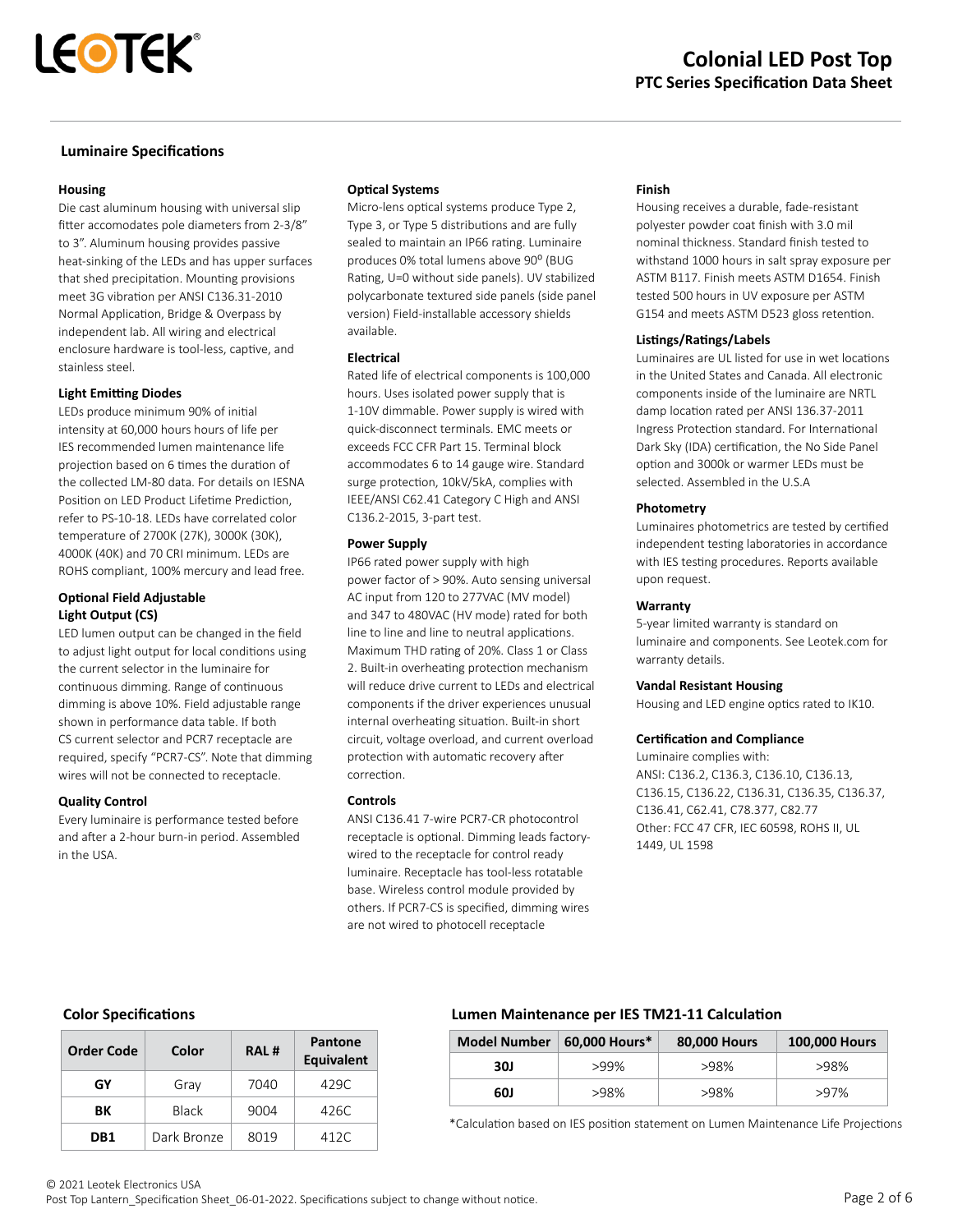

## **Performance Data: 2700K (27K)**

All data nominal. IES files for all CCTs available at leotek.com.

# **No Side Panels**

| <b>Product</b> | <b>LED Code</b> | Output<br>Code | System<br>Wattage | <b>Delivered</b><br>Lumens | <b>Efficacy</b><br>(Lm/W) | <b>System Drive</b><br>Current | <b>Field Adjustable Output</b><br><b>Range (CS Option)</b> |
|----------------|-----------------|----------------|-------------------|----------------------------|---------------------------|--------------------------------|------------------------------------------------------------|
|                |                 | 030            | 23                | 2778                       | 121                       | 580                            |                                                            |
|                |                 | 040            | 34                | 4102                       | 121                       | 890                            |                                                            |
|                | 30J             | 045            | 38                | 4567                       | 121                       | 1000                           |                                                            |
|                |                 | 055            | 46                | 5455                       | 119                       | 1200                           |                                                            |
|                |                 | 065            | 54                | 6343                       | 117                       | 1400                           |                                                            |
| PTC-S-F-N      |                 | 065            | 46                | 6306                       | 137                       | 380                            |                                                            |
|                |                 | 075            | 55                | 7335                       | 133                       | 460                            |                                                            |
|                | 60J             | 090            | 67                | 9020                       | 135                       | 560                            |                                                            |
|                |                 | 100            | 77                | 10120                      | 131                       | 640                            |                                                            |
|                |                 | 110            | 84                | 11000                      | 131                       | 700                            |                                                            |

Notes:

1 Nominal lumens. Normal tolerance ± 10% due to factors including distribution type, LED bin variance, and ambient temperatures.

## **Performance Data: 3000K (30K)**

All data nominal. IES files for all CCTs available at leotek.com.

| Product   | <b>LED Code</b> | Output<br>Code | System<br>Wattage | <b>Delivered</b><br>Lumens | <b>Efficacy</b><br>(Lm/W) | <b>System Drive</b><br><b>Current</b> | <b>Field Adjustable Output</b><br><b>Range (CS Option)</b> |
|-----------|-----------------|----------------|-------------------|----------------------------|---------------------------|---------------------------------------|------------------------------------------------------------|
|           |                 | 030            | 23                | 2924                       | 127                       | 580                                   |                                                            |
|           |                 | 045            | 33                | 4374                       | 131                       | 890                                   |                                                            |
|           | 30J             | 050            | 37                | 4873                       | 132                       | 1000                                  |                                                            |
|           |                 | 060            | 45                | 5825                       | 128                       | 1200                                  |                                                            |
|           |                 | 070            | 54                | 6800                       | 126                       | 1400                                  |                                                            |
| PTC-S-F-N |                 | 065            | 46                | 6293                       | 137                       | 380                                   |                                                            |
|           |                 | 075            | 55                | 7507                       | 136                       | 460                                   |                                                            |
|           | 60J             | 090            | 67                | 9053                       | 135                       | 560                                   |                                                            |
|           |                 | 100            | 77                | 10157                      | 132                       | 640                                   |                                                            |
|           |                 | 110            | 84                | 11040                      | 131                       | 700                                   |                                                            |

Notes:

1 Nominal lumens. Normal tolerance ± 10% due to factors including distribution type, LED bin variance, and ambient temperatures.

#### **Performance Data: 4000K (40K)**

All data nominal. IES files for all CCTs available at leotek.com.

| Product   | <b>LED Code</b> | Output<br>Code | System<br>Wattage | <b>Delivered</b><br>Lumens | <b>Efficacy</b><br>(Lm/W) | <b>System Drive</b><br><b>Current</b> | <b>Field Adjustable Output</b><br><b>Range (CS Option)</b> |
|-----------|-----------------|----------------|-------------------|----------------------------|---------------------------|---------------------------------------|------------------------------------------------------------|
|           |                 | 030            | 23                | 3068                       | 133                       | 580                                   |                                                            |
|           |                 | 045            | 34                | 4566                       | 136                       | 890                                   |                                                            |
|           | 30J             | 050            | 38                | 5090                       | 135                       | 1000                                  |                                                            |
|           |                 | 060            | 46                | 6112                       | 133                       | 1200                                  |                                                            |
| PTC-S-F-N |                 | 070            | 54                | 7135                       | 132                       | 1400                                  |                                                            |
|           |                 | 065            | 46                | 6664                       | 145                       | 380                                   |                                                            |
|           |                 | 080            | 55                | 7949                       | 145                       | 460                                   |                                                            |
|           | 60J             | 095            | 67                | 9586                       | 142                       | 560                                   |                                                            |
|           |                 | 110            | 77                | 10755                      | 138                       | 640                                   |                                                            |
|           |                 | 115            | 84                | 11690                      | 138                       | 700                                   |                                                            |

Notes:

1 Nominal lumens. Normal tolerance ± 10% due to factors including distribution type, LED bin variance, and ambient temperatures.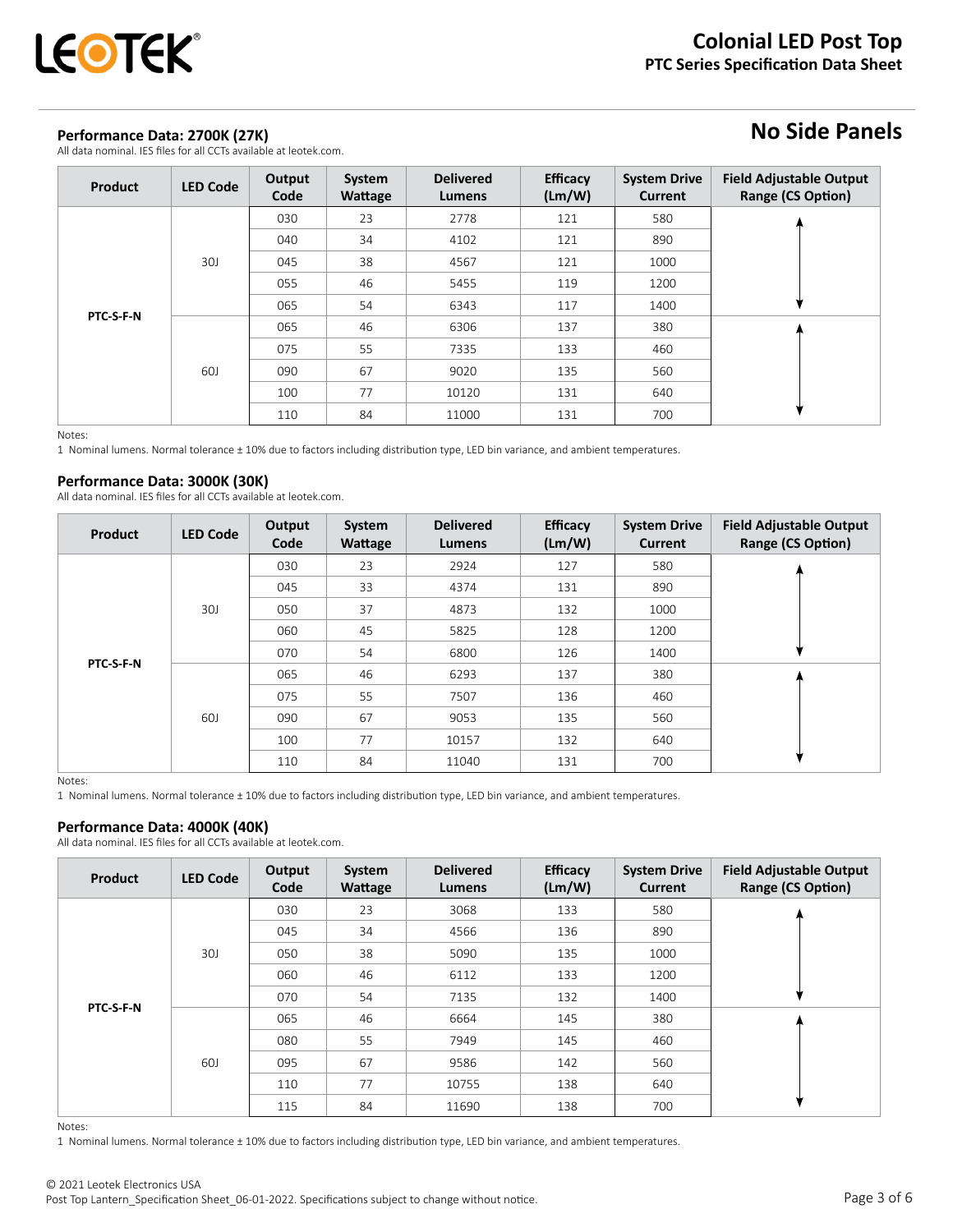# **No Side Panels**

### **BUG Ratings: 2700K (27K)\***

| <b>BUG Ratings: 2700K (27K)*</b> |                    | Type 2                                         | Type 3                                         | Type 5                                         |
|----------------------------------|--------------------|------------------------------------------------|------------------------------------------------|------------------------------------------------|
| Product &<br><b>LED Code</b>     | <b>Output Code</b> | <b>BUG</b><br>Rating                           | <b>BUG</b><br>Rating                           | <b>BUG</b><br>Rating                           |
|                                  | 030                | B1-U0-G1                                       | B1-U0-G1                                       | B <sub>2</sub> -U <sub>0</sub> -G <sub>1</sub> |
|                                  | 040                | B1-U0-G1                                       | B1-U0-G1                                       | B <sub>2</sub> -U <sub>0</sub> -G <sub>1</sub> |
| <b>PTC S F N 301</b>             | 045                | B <sub>2</sub> -U <sub>0</sub> -G <sub>1</sub> | B1-U0-G1                                       | B <sub>2</sub> -U <sub>0</sub> -G <sub>1</sub> |
|                                  | 055                | B <sub>2</sub> -U <sub>0</sub> -G <sub>2</sub> | B1-U0-G1                                       | B3-U0-G1                                       |
|                                  | 065                | B <sub>2</sub> U <sub>0</sub> G <sub>2</sub>   | B <sub>2</sub> UQ G <sub>2</sub>               | <b>B3 U0 G1</b>                                |
|                                  | 065                | B <sub>2</sub> UQ G <sub>2</sub>               | B <sub>2</sub> UQ G <sub>2</sub>               | <b>B3 U0 G1</b>                                |
|                                  | 075                | B <sub>2</sub> -U <sub>0</sub> -G <sub>2</sub> | B <sub>2</sub> -U <sub>0</sub> -G <sub>2</sub> | B3-U0-G1                                       |
| <b>PTC S F N 601</b>             | 090                | B <sub>2</sub> -U <sub>0</sub> -G <sub>2</sub> | B <sub>2</sub> -U <sub>0</sub> -G <sub>2</sub> | B3-U0-G2                                       |
|                                  | 100                | B3-U0-G3                                       | B <sub>2</sub> -U <sub>0</sub> -G <sub>2</sub> | B3-U0-G2                                       |
|                                  | 110                | <b>B3 U0 G3</b>                                | B <sub>2</sub> U <sub>0</sub> G <sub>2</sub>   | <b>B4 U0 G2</b>                                |

\*All data nominal. IES files for all CCTs are available at leotek.com.

## **BUG Ratings: 3000K (30K)\***

| <b>BUG Ratings: 3000K (30K)*</b> |                    | Type 2                                         | Type 3                                         | Type 5                                         |  |  |  |  |
|----------------------------------|--------------------|------------------------------------------------|------------------------------------------------|------------------------------------------------|--|--|--|--|
| Product &<br><b>LED Code</b>     | <b>Output Code</b> | <b>BUG</b><br>Rating                           | <b>BUG</b><br>Rating                           | <b>BUG</b><br>Rating                           |  |  |  |  |
|                                  | 030                | B1-U0-G1                                       | B1-U0-G1                                       | B <sub>2</sub> -U <sub>0</sub> -G <sub>1</sub> |  |  |  |  |
|                                  | 045                | B1-U0-G1                                       | B1-U0-G1                                       | B <sub>2</sub> -U <sub>0</sub> -G <sub>1</sub> |  |  |  |  |
| <b>PTC S F N 301</b>             | 050                | B <sub>2</sub> -U <sub>0</sub> -G <sub>1</sub> | B1-U0-G1                                       | B3-U0-G1                                       |  |  |  |  |
|                                  | 060                | B <sub>2</sub> -U <sub>0</sub> -G <sub>2</sub> | B1-U0-G1                                       | B3-U0-G1                                       |  |  |  |  |
|                                  | 070                | B <sub>2</sub> UQ G <sub>2</sub>               | B <sub>2</sub> UQ G <sub>2</sub>               | <b>B3 U0 G1</b>                                |  |  |  |  |
|                                  | 065                | B <sub>2</sub> -U <sub>0</sub> -G <sub>2</sub> | B <sub>2</sub> -U <sub>0</sub> -G <sub>2</sub> | B3-U0-G1                                       |  |  |  |  |
|                                  | 075                | B <sub>2</sub> -U <sub>0</sub> -G <sub>2</sub> | B <sub>2</sub> -U <sub>0</sub> -G <sub>2</sub> | B3-U0-G1                                       |  |  |  |  |
| <b>PTC S F N 601</b>             | 090                | B <sub>2</sub> -U <sub>0</sub> -G <sub>2</sub> | B <sub>2</sub> -U <sub>0</sub> -G <sub>2</sub> | B3-U0-G2                                       |  |  |  |  |
|                                  | 100                | B <sub>2</sub> -U <sub>0</sub> -G <sub>2</sub> | B <sub>2</sub> -U <sub>0</sub> -G <sub>2</sub> | B3-U0-G2                                       |  |  |  |  |
|                                  | 110                | <b>B3 U0 G3</b>                                | B <sub>2</sub> U <sub>0</sub> G <sub>2</sub>   | B3 U0 G2                                       |  |  |  |  |

 $\overline{\phantom{0}}$ 

\*All data nominal. IES files for all CCTs are available at leotek.com.

## **BUG Ratings: 4000K (40K)\***

| DUU NALIHIKS. 4000N (40N)    |                    | Type 2                                         | Type 3                                         | Type 5               |  |
|------------------------------|--------------------|------------------------------------------------|------------------------------------------------|----------------------|--|
| Product &<br><b>LED Code</b> | <b>Output Code</b> | <b>BUG</b><br>Rating                           | <b>BUG</b><br>Rating                           | <b>BUG</b><br>Rating |  |
|                              | 030                | B1-U0-G1                                       | B1-U0-G1                                       | B2-U0-G1             |  |
|                              | 045                | B <sub>2</sub> -U <sub>0</sub> -G <sub>1</sub> | B1-U0-G1                                       | B3-U0-G1             |  |
| <b>PTC S F N 301</b>         | 050                | B <sub>2</sub> -U <sub>0</sub> -G <sub>1</sub> | B1-U0-G1                                       | B3-U0-G1             |  |
|                              | 060                | B2-U0-G2                                       | B2-U0-G2                                       | B3-U0-G1             |  |
|                              | 070                | <b>B2 U0 G2</b>                                | <b>B2 U0 G2</b>                                | <b>B3 U0 G1</b>      |  |
|                              | 065                | B <sub>2</sub> -U <sub>0</sub> -G <sub>2</sub> | B <sub>2</sub> -U <sub>0</sub> -G <sub>2</sub> | B3-U0-G1             |  |
|                              | 080                | B <sub>2</sub> -U <sub>0</sub> -G <sub>2</sub> | B <sub>2</sub> -U <sub>0</sub> -G <sub>2</sub> | B3-U0-G2             |  |
| <b>PTC-S-F-N-60J</b>         | 095                | B2-U0-G2                                       | B <sub>2</sub> -U <sub>0</sub> -G <sub>2</sub> | B3-U0-G2             |  |
|                              | 110                | B3-U0-G3                                       | B2-U0-G2                                       | B3-U0-G2             |  |
|                              | 115                | <b>B3 U0 G3</b>                                | B2-U0-G2                                       | <b>B4 U0 G2</b>      |  |

\*All data nominal. IES files for all CCTs are available at leotek.com.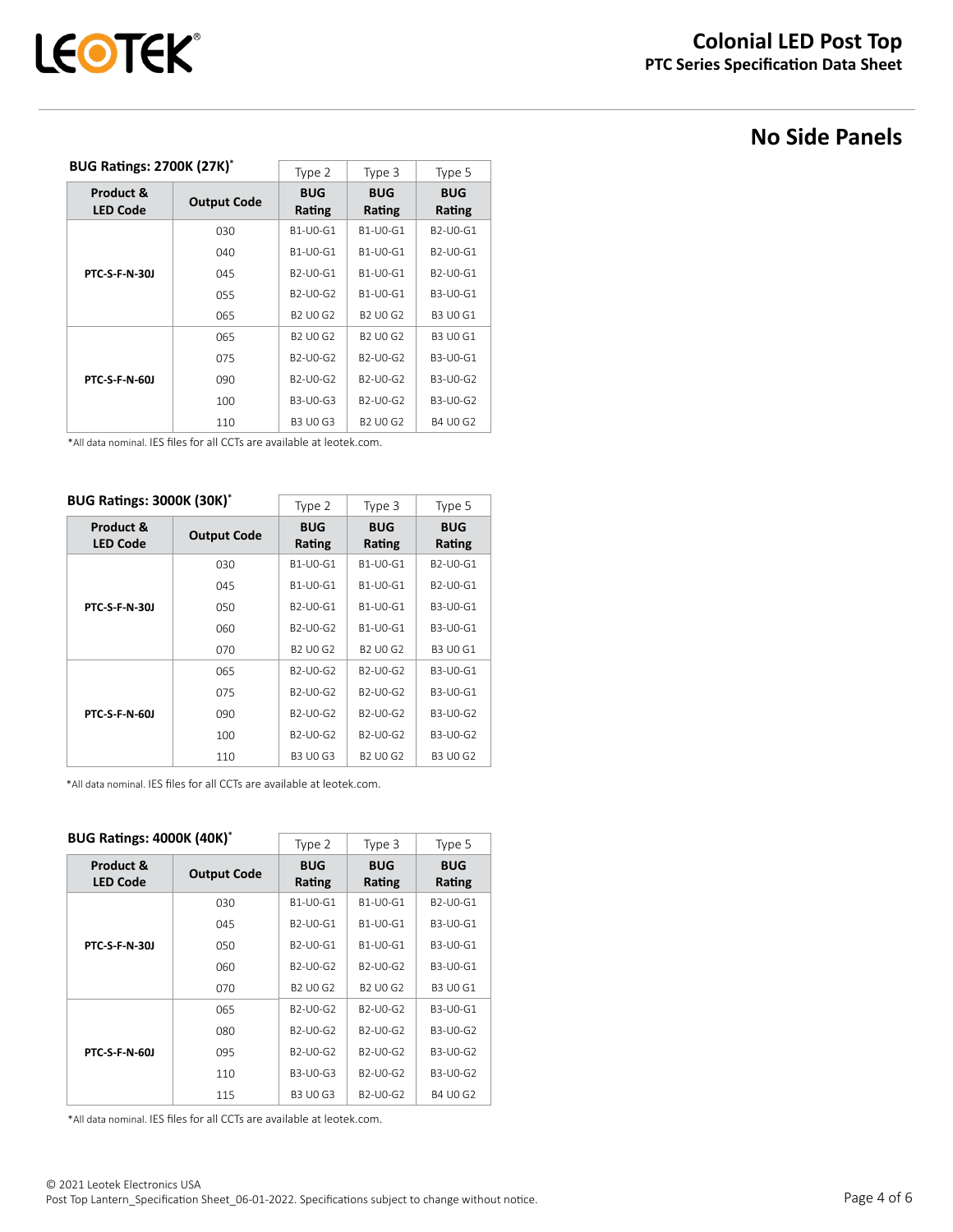## **Performance Data: 2700K (27K)**

All data nominal. IES files for all CCTs available at leotek.com.

# **With Side Panels**

| Product   | <b>LED Code</b> | Output<br>Code | System<br>Wattage | <b>Delivered</b><br>Lumens | <b>Efficacy</b><br>(Lm/W) | <b>System Drive</b><br><b>Current</b> | <b>Field Adjustable Output</b><br><b>Range (CS Option)</b> |
|-----------|-----------------|----------------|-------------------|----------------------------|---------------------------|---------------------------------------|------------------------------------------------------------|
|           |                 | 025            | 23                | 2553                       | 113                       | 580                                   |                                                            |
|           |                 | 035            | 33                | 3701                       | 112                       | 890                                   |                                                            |
|           | <b>30J</b>      | 040            | 37                | 4171                       | 112                       | 1000                                  |                                                            |
|           |                 | 050            | 46                | 4994                       | 110                       | 1200                                  |                                                            |
|           |                 | 060            | 54                | 5875                       | 108                       | 1400                                  |                                                            |
| PTC-S-F-T |                 | 060            | 46                | 5775                       | 125                       | 380                                   |                                                            |
|           |                 | 070            | 55                | 6762                       | 123                       | 460                                   |                                                            |
|           | <b>60J</b>      | 080            | 67                | 8175                       | 122                       | 560                                   |                                                            |
|           |                 | 095            | 77                | 9285                       | 121                       | 640                                   |                                                            |
|           |                 | 100            | 84                | 10092                      | 120                       | 700                                   |                                                            |

Notes:

1 Nominal lumens. Normal tolerance ± 10% due to factors including distribution type, LED bin variance, and ambient temperatures.

## **Performance Data: 3000K (30K)**

All data nominal. IES files for all CCTs available at leotek.com.

| Product   | <b>LED Code</b> | Output<br>Code | System<br>Wattage | <b>Delivered</b><br>Lumens | <b>Efficacy</b><br>(Lm/W) | <b>System Drive</b><br><b>Current</b> | <b>Field Adjustable Output</b><br><b>Range (CS Option)</b> |
|-----------|-----------------|----------------|-------------------|----------------------------|---------------------------|---------------------------------------|------------------------------------------------------------|
|           |                 | 025            | 22                | 2722                       | 121                       | 580                                   |                                                            |
|           |                 | 040            | 33                | 3957                       | 121                       | 890                                   |                                                            |
|           | <b>30J</b>      | 045            | 37                | 4438                       | 121                       | 1000                                  |                                                            |
|           |                 | 055            | 45                | 5338                       | 118                       | 1200                                  |                                                            |
| PTC-S-F-T |                 | 065            | 54                | 6280                       | 117                       | 1400                                  |                                                            |
|           |                 | 060            | 46                | 5823                       | 127                       | 380                                   |                                                            |
|           |                 | 070            | 55                | 6821                       | 124                       | 460                                   |                                                            |
|           | <b>60J</b>      | 080            | 67                | 8246                       | 123                       | 560                                   |                                                            |
|           |                 | 095            | 77                | 9366                       | 122                       | 640                                   |                                                            |
|           |                 | 100            | 84                | 10180                      | 122                       | 700                                   |                                                            |

Notes:

1 Nominal lumens. Normal tolerance ± 10% due to factors including distribution type, LED bin variance, and ambient temperatures.

### **Performance Data: 4000K (40K)**

All data nominal. IES files for all CCTs available at leotek.com.

| Product   | <b>LED Code</b> | Output<br>Code | System<br>Wattage | <b>Delivered</b><br>Lumens | <b>Efficacy</b><br>(Lm/W) | <b>System Drive</b><br>Current | <b>Field Adjustable Output</b><br><b>Range (CS Option)</b> |
|-----------|-----------------|----------------|-------------------|----------------------------|---------------------------|--------------------------------|------------------------------------------------------------|
| PTC-S-F-T | <b>30J</b>      | 030            | 23                | 2847                       | 126                       | 580                            |                                                            |
|           |                 | 040            | 33                | 4139                       | 126                       | 890                            |                                                            |
|           |                 | 045            | 37                | 4664                       | 126                       | 1000                           |                                                            |
|           |                 | 055            | 45                | 5584                       | 123                       | 1200                           |                                                            |
|           |                 | 065            | 54                | 6569                       | 121                       | 1400                           |                                                            |
|           | 60J             | 060            | 46                | 6137                       | 133                       | 380                            |                                                            |
|           |                 | 070            | 55                | 7189                       | 131                       | 460                            |                                                            |
|           |                 | 085            | 67                | 8691                       | 130                       | 560                            |                                                            |
|           |                 | 100            | 77                | 9872                       | 128                       | 640                            |                                                            |
|           |                 | 105            | 84                | 10730                      | 128                       | 700                            |                                                            |

Notes:

1 Nominal lumens. Normal tolerance ± 10% due to factors including distribution type, LED bin variance, and ambient temperatures.